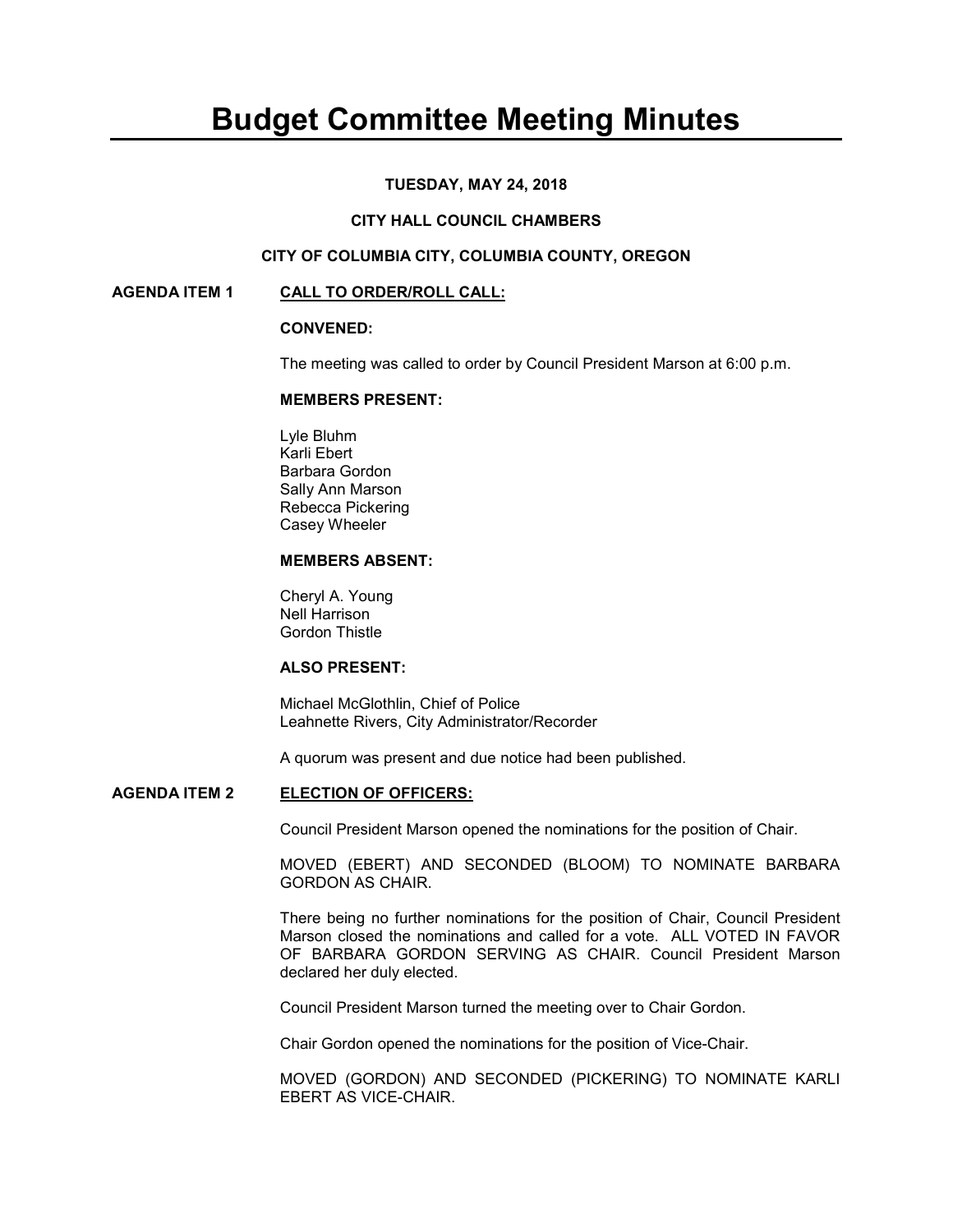There being no further nominations for the position of Vice-Chair, Chair Gordon closed the nominations and called for a vote. ALL VOTED IN FAVOR OF KARLI EBERT SERVING AS VICE-CHAIR. Chair Gordon declared her duly elected.

Chair Gordon opened the nominations for the position of Secretary.

MOVED (WHEELER) AND SECONDED (BLUHM) TO NOMINATE SALLY ANN MARSON AS SECRETARY.

There being no further nominations for the position of Secretary, Chair Gordon closed the nominations and called for a vote. ALL VOTED IN FAVOR OF SALLY ANN MARSON SERVING AS SECRETARY. Chair Gordon declared her duly elected.

## **AGENDA ITEM 3 BUDGET MESSAGE 2018/19:**

Committee Members indicated they had read the budget message prior to the meeting. Leahnette gave a brief overview of the budget message. She noted that there are no proposed increases in water rates, but a 3% increase in sewer rates is proposed for July 1. She said financial projections show that the 3% sewer rate increase is needed to generate the amount of revenue required to pay for operation and maintenance costs, make annual debt payments, meet loan debt coverage requirements, and complete necessary capital improvements. She said this increase is in keeping with current inflation rates. She said projections show that another 3% sewer rate increase may be needed next year too, but the projections are very conservative and the need will be re-evaluated again this time next year.

Leahnette said service levels are projected to remain about the same as the current year. She discussed the assumptions that were used during the development of the budget in light of her planned mid-year retirement, and gave an overview of how the projected beginning fund balances are arrived at. She noted that this year the estimated beginning fund balance for the General Fund falls slightly short of meeting the Fund Balance Policy that calls for at least 3 months operating expenses, but these projections are conservative and the actual fund balance may end up exceeding 3-month operating expenses. She said long-term projections predict that the fund balance shortfall will be corrected by the end of the 2018/19 fiscal year. She said the Community Hall capital project was the primary cause of the shortfall.

Leahnette recommended the Budget Committee approve the following changes to the budget:

- Page 99 General Fund Police Department increase Travel & Training to \$2,000 and Dues and Subscriptions to \$3,400, bringing the Materials & Services total to \$64,054, and the Police Department total to \$356,424.
- Page 110 General Fund Non-Departmental decrease Unappropriated Ending Balance to \$72,671, bringing the Non-Departmental total to \$157,005.
- Page 120 Street Fund Revenues and Other Resources increase Beginning Fund balance to \$219,694, increase SCA Grant to \$100,000, and increase total Revenues and Other Resources to \$487,847.
- Page 125 Street Fund Capital Construction increase Sixth Street Improvements to \$135,000, bringing the Capital Construction total to \$220,500.
- Page 126 Street Fund Expenditures increase the Street Fund total to \$487,847.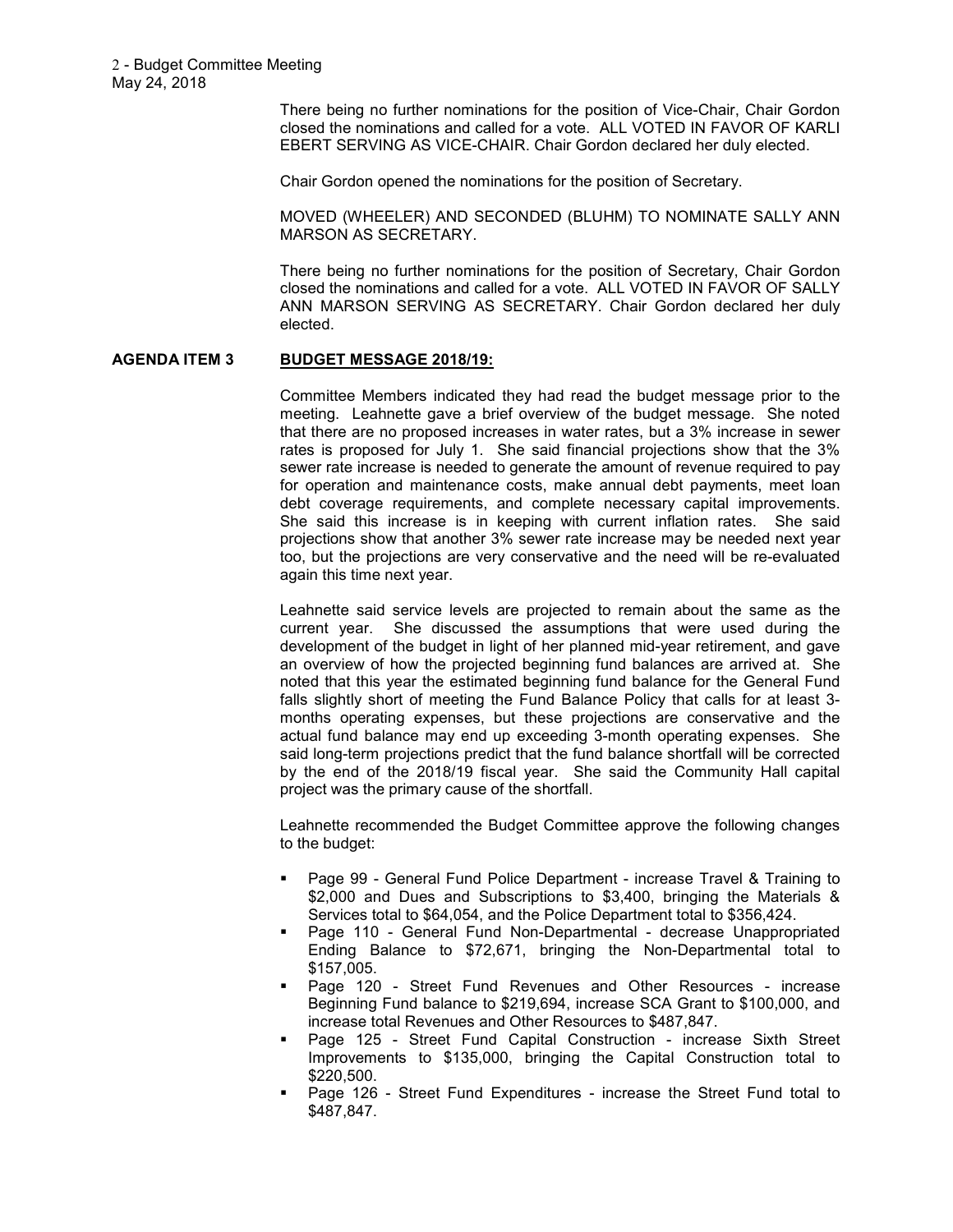She said the changes to the Street Fund reflect a delay in the construction of the Sixth Street Improvements Project.

Rebecca Pickering recommended the City get a bulk mailing permit from the Post Office to reduce the mailing costs for the utility billings. She estimated a cost savings of \$27 a month for 900 pieces. She said she has not yet factored in the cost of envelopes or the return address printing costs, and there are also bulk permit costs.

Barbara suggested we might investigate the cost of switching to electronic billing and newsletter distribution. Leahnette said staff will check with Springbrook Software to see what electronic utility billing options are. She said staff has also been talking about switching to an electronic newsletter.

## **AGENDA ITEM 4 PUBLIC HEARING: To receive comments from the public on the proposed budget for fiscal year 2018/19.**

Public Hearing opened.

No comments were heard from the public.

Public Hearing closed.

## **AGENDA ITEM 5 PUBLIC HEARING: To receive comments from the public on the proposed use of revenue sharing funds for fiscal year 2018/19.**

Public Hearing opened.

No comments were heard from the public.

Public Hearing closed.

## **AGENDA ITEM 6 REVIEW OF PROPOSED BUDGET FOR FISCAL YEAR 2018/19:**

Members concluded that no further discussion or review would be needed at this time.

## **AGENDA ITEM 7 APPROVAL OF BUDGET OR ANNOUNCEMENT OF NEXT MEETING DATE, TIME AND LOCATION:**

 $\_$  , and the set of the set of the set of the set of the set of the set of the set of the set of the set of the set of the set of the set of the set of the set of the set of the set of the set of the set of the set of th

MOVED (WHEELER), SECONDED (MARSON) AND CARRIED UNANIMOUSLY TO APPROVE THE 2018/19 PROPOSED BUDGET.

MOVED (WHEELER), SECONDED (EBERT) AND CARRIED UNANIMOUSLY TO LEVY A PERMANENT TAX RATE OF \$1.1346 PER THOUSAND, AND TO LEVY A LOCAL OPTION TAX RATE OF \$0.67 AS PROVIDED IN THE 2018/19 PROPOSED BUDGET.

# **AGENDA ITEM 8 ADJOURNMENT:**

There being no further business to come before the Committee, the meeting adjourned at 6:43 p.m.

APPROVED:

Barbara Gordon **Sally Ann Marson** Sally Ann Marson

Budget Committee Chair **Budget Committee Chair** Budget Committee Secretary